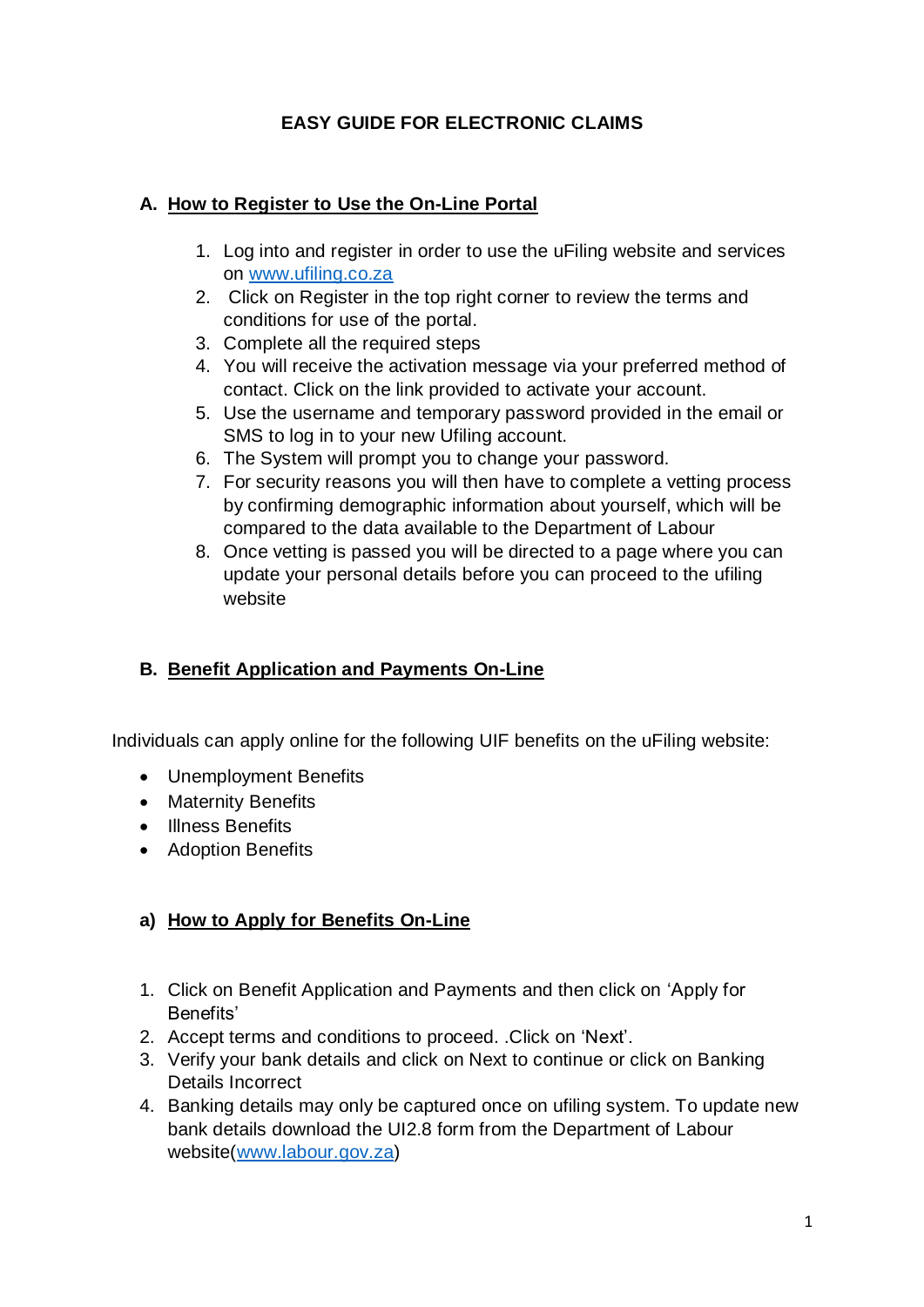- 5. Email the completed UI2.8 to [Online.BCP@labour.gov.za](mailto:Online.BCP@labour.gov.za) or fax to email 0864397297( where requesting change of banking details)
- 6. Confirm or update your personal details, including physical and postal addresses and click on next
- 7. Complete the information related to your occupation and qualification and click on next.
- 8. Update your work seeker information and click on 'submit' when you are done to send your application to the UIF. You will receive confirmation message that your application was successful

## **b) More Details on Claiming for Benefits**

#### **Individual Claims:**

- 1. No Death Claims/Reduced Work Time will be taken on line.
- 2. All Normal Reduced Worktime Benefits must be done via Email to the Provincial BCP email addresses as listed hereunder.

## **Individual Claims (Maternity, Adoption and Illness on Ufiling):**

- 1. Use Illness Benefits tab to claim for Illness Benefits On-Line
- 2. Use Maternity Benefits tab to claim for Maternity Benefits On-Line
- 3. Use the Adoption Benefits tab to claim for Adoption Benefits On-Line
- 4. Use relevant cover sheet of "medical certificate, Adoption Order, Birth Certificate or Leave Income" to scan the relevant documents or email the supporting documents to Online.BCP@labour.gov.za fax to E-Mail 0864397297
- 5. Assessment to be conducted once claim is complete/correct/valid and applicant will be advised of the outcome via sms/email.
- 6. If claim is approved, client will be advised to submit a request for payment.
- 7. Client must complete Continuation of Payment (COP).
- 8. Client is paid.

## **Illness claims for self quarantine/Isolation cases**

• If employee/s self quarantine/isolation is for 10 days can apply for Illness benefits and letter (see attached letter named **Employer Letter Covid-19**) from employer must be completed and signed by the employer confirming confinement for employee or employee's.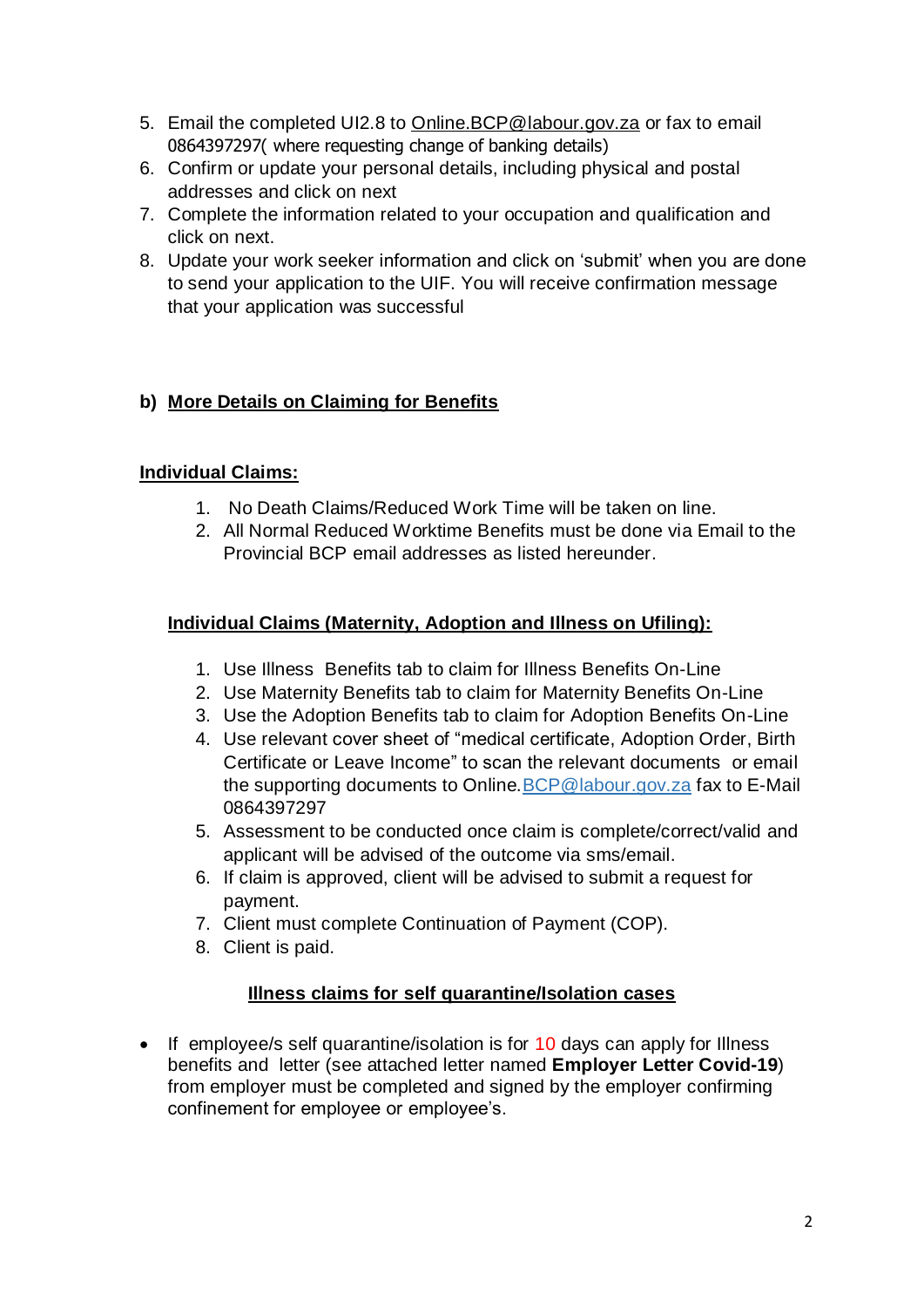- Employees who have exhausted their sick leave (as per Occupational Health and Safety Directives) or under Quarantine can apply for UIF under Illness benefit. (**click on link below for regulations**) these claims will require source documents (see document named **Easy Guide for Online claims** for process and procedure)
- [http://www.labour.gov.za/DocumentCenter/Regulations%20and%20Notices/Regulations/O](http://www.labour.gov.za/DocumentCenter/Regulations%20and%20Notices/Regulations/Occupational%20Health%20and%20Safety/OHS%20workplace%20Directive_%2028%20Sept%202020.pdf) [ccupational%20Health%20and%20Safety/OHS%20workplace%20Directive\\_%2028%20Sept%](http://www.labour.gov.za/DocumentCenter/Regulations%20and%20Notices/Regulations/Occupational%20Health%20and%20Safety/OHS%20workplace%20Directive_%2028%20Sept%202020.pdf) [202020.pdf](http://www.labour.gov.za/DocumentCenter/Regulations%20and%20Notices/Regulations/Occupational%20Health%20and%20Safety/OHS%20workplace%20Directive_%2028%20Sept%202020.pdf)
- Required Documents to be submitted by **EMPLOYEE** through the normal application channels:
- **UI 2.2** (Doctors portion does not need to be completed for Quarantine/isolation)
- **UI 2.8** (Banking Details)
- **UI 2.7** (Leave Income)
- **UI 19** and Salary Schedule (if applicable)

#### **Individual Claims (Unemployment , Illness, Maternity, Death Benefits including RWT claims prior Lockdown via email/):**

- 1. Download and complete the relevant application forms on [www.labour.gov.za](http://www.labour.gov.za/) (under resource center > forms > Unemployment Insurance Fund).
- 2. Attach the abovementioned forms as well as a UI19 from the Employer.
- 3. Email all the attachments to the relevant province:

| <b>Mailbox</b>               | <b>Fax to email Number</b> |
|------------------------------|----------------------------|
| Germiston.BCP@labour.gov.za  | 0864397295                 |
| Petermari.BCP@labour.gov.za  | 0864397296                 |
| EastLondon.BCP@labour.gov.za | 0864397299                 |
| Capet.BCP@labour.gov.za      | 0864397300                 |
| George.BCP@labour.gov.za     | 0864397301                 |
| NorthWest.BCP@labour.gov.za  | 0864397302                 |
| Limpopo.BCP@labour.gov.za    | 0864397303                 |
| Mpumalanga.BCP@labour.gov.za | 0864397304                 |